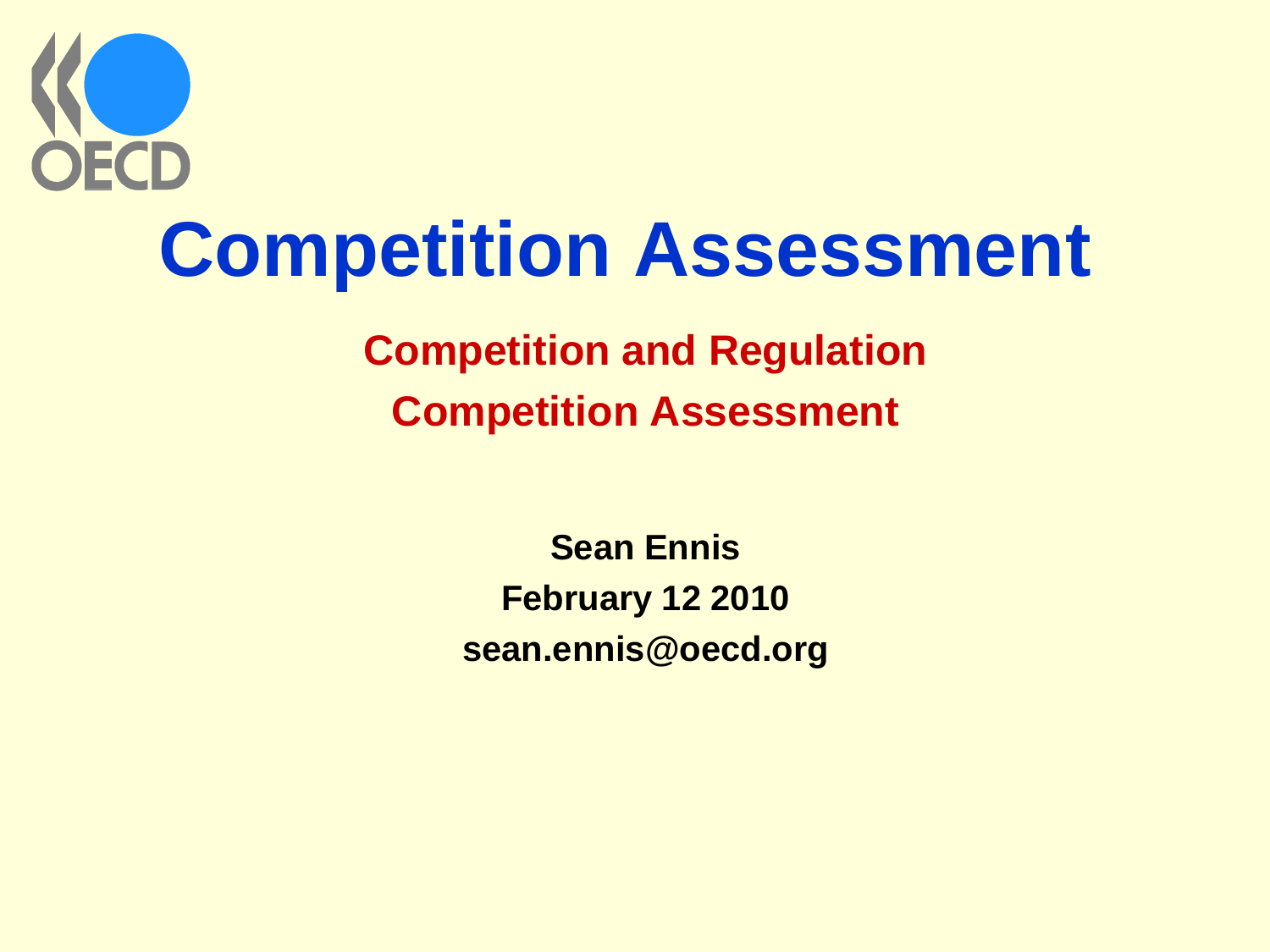## **McKinsey links regulatory restrictions to economic performance**

- McKinsey and Company compared productivity levels in Japan and the United States.
- In the sectors of the Japanese economy that were exposed to competition – in steel, automotive parts, metal working, cars, consumer electronics and computers -- productivity levels were about the same or higher compared to productivity levels in the U.S.
- Where Japanese sectors were protected from competition – in the retail sector, housing construction and food processing -- the productivity levels were as much as 50% below those of the U.S.
- These differences can largely be explained by competition and regulation. In the underperforming sectors, competition is highly restricted, in large part because of regulation.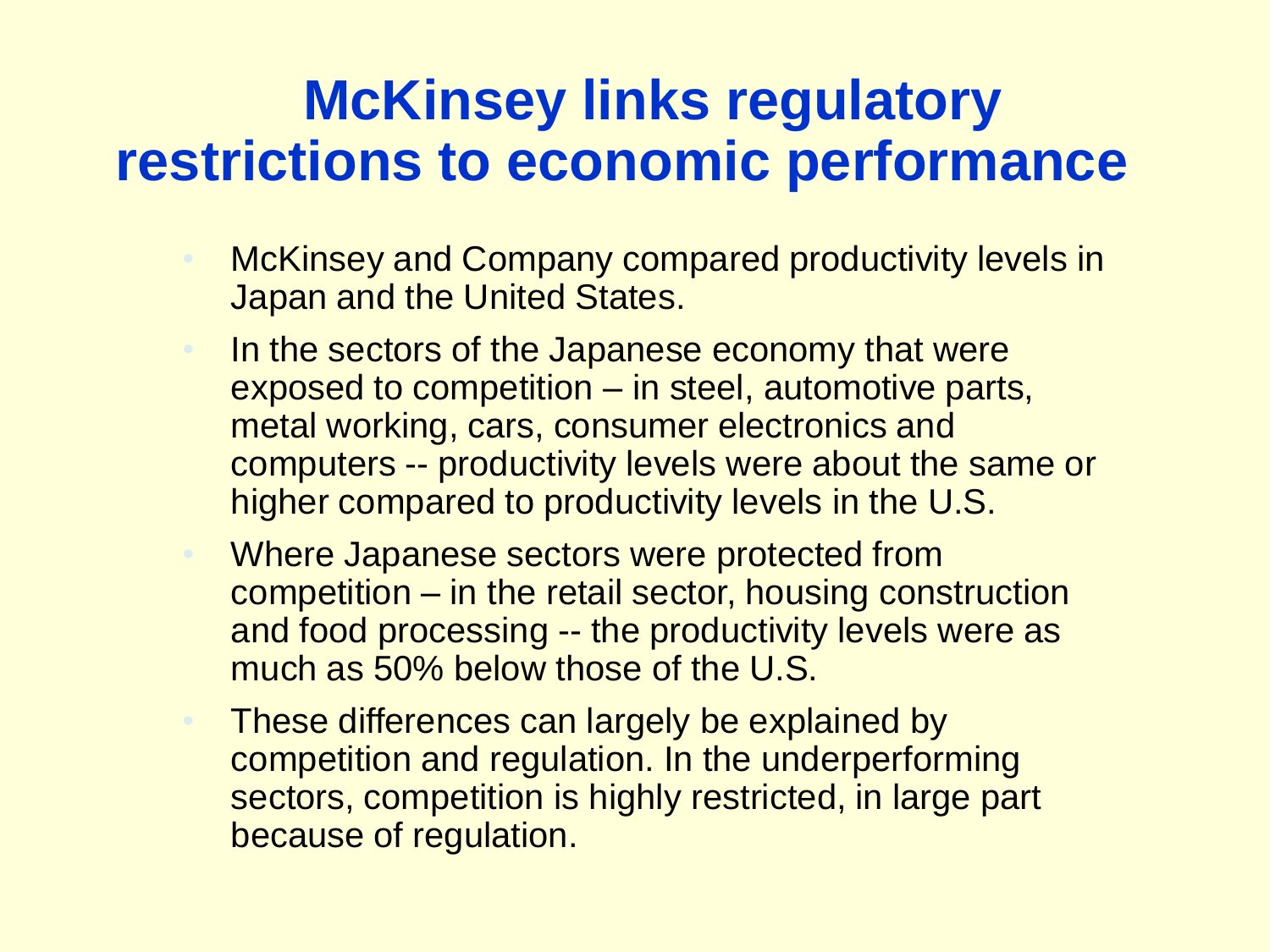## **Competition and Productivity -- Japan's Dual Economy**

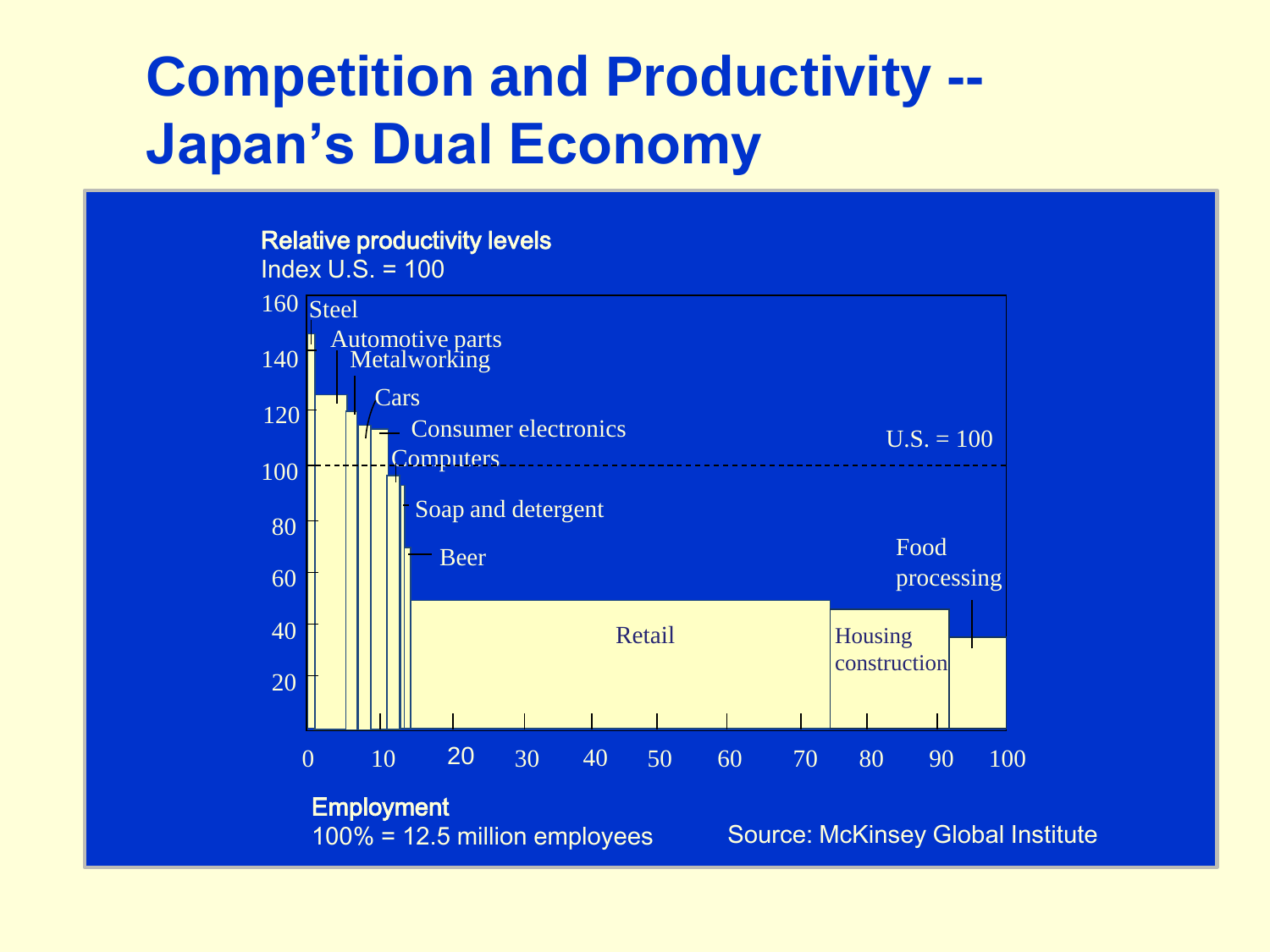## **Australia Benefited from Competition Reform**

- Growth in real gross domestic income among the best of OECD countries
- Unemployment rate has fallen to around 5% -- lowest level since the 1970s
- Inflation within the target range
- A long stretch of fiscal surpluses, general government net debt eliminated.
- Living standards steadily improved since the beginning of the 1990s, now surpass all G7 countries except the United States.
- Wide-ranging reforms, particularly to promote competition, were instrumental -- OECD 2006.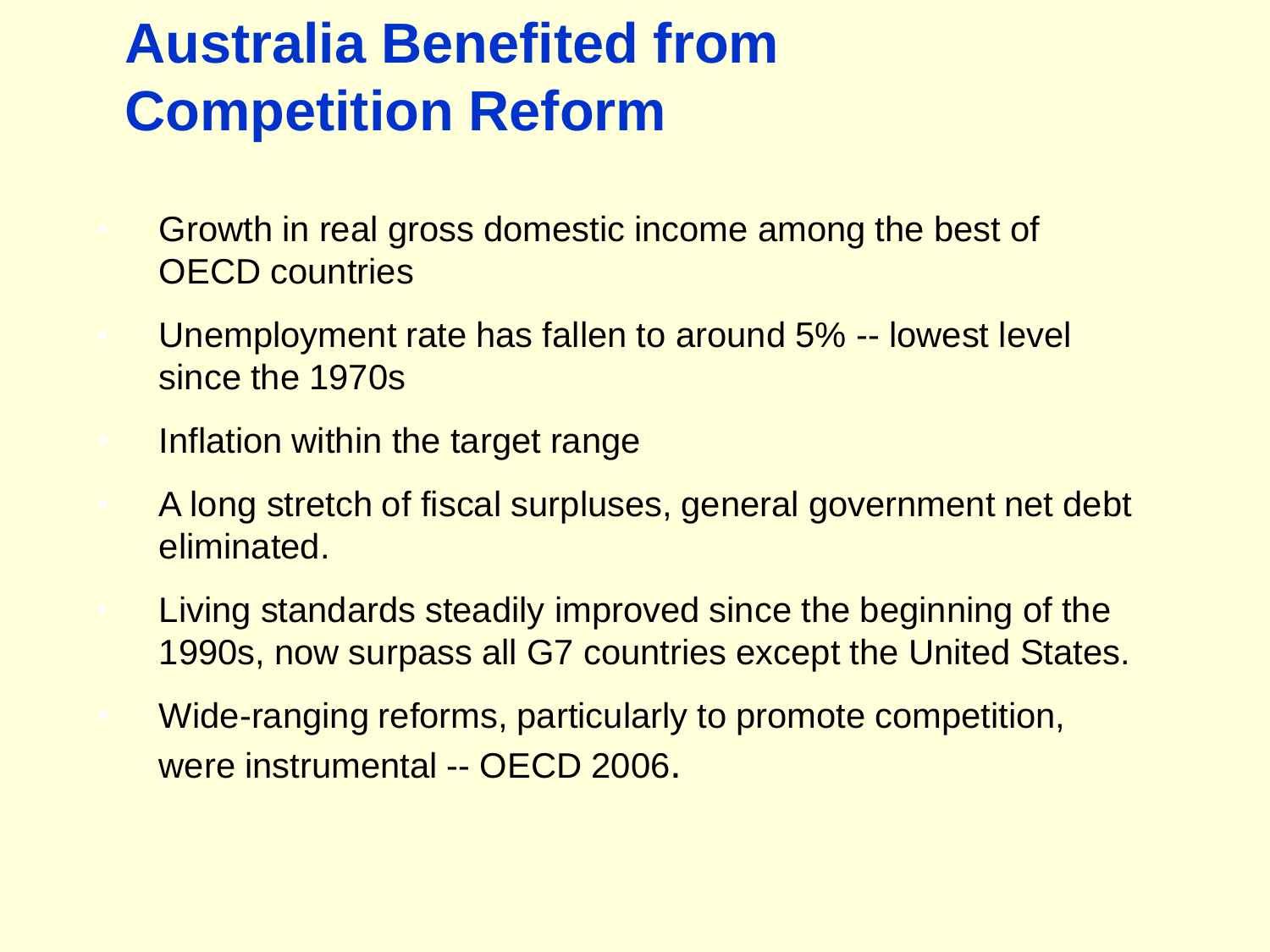## Australia versus OECD Real GDP Growth\*



Source: Fred Hilmer, University of New South Wales, OECD Stat Gross Domestic Product (output approach), Volume Index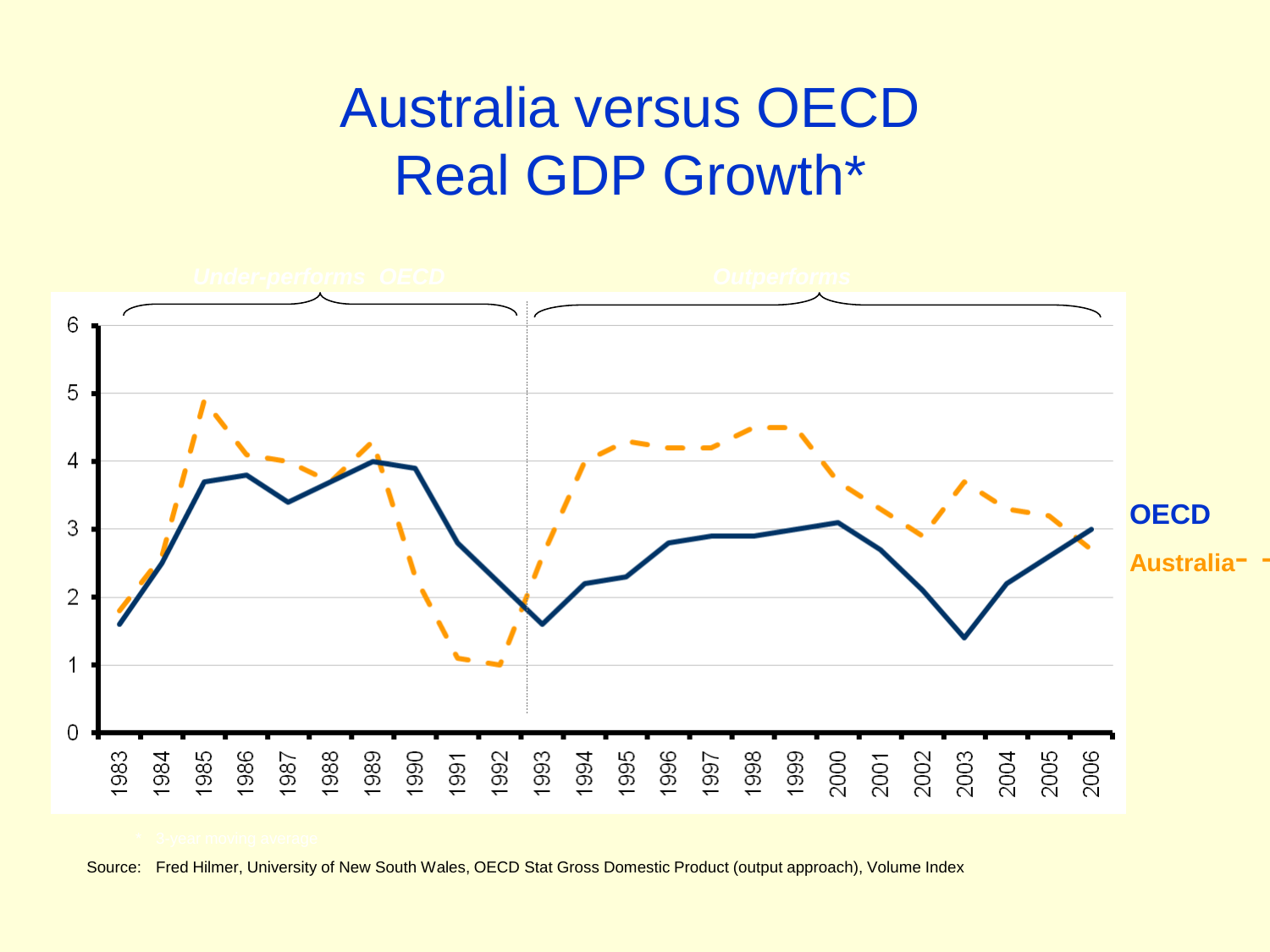## **OECD Competition Assessment Toolkit**

- Competition Assessment Toolkit (**CAT**), March 2007
	- [http://www.oecd.org/document/48/0,3343,en\\_2649\\_40381664\\_4](http://www.oecd.org/document/48/0,3343,en_2649_40381664_42454576_1_1_1_37463,00.html) [2454576\\_1\\_1\\_1\\_37463,00.html](http://www.oecd.org/document/48/0,3343,en_2649_40381664_42454576_1_1_1_37463,00.html)
- **Designed for government officials in decision-making** roles and staff who will conduct the assessments
- **The "Guidance" chapter details the framework and the** steps needed to implement competition assessments
- **CAT includes writings on** 
	- Institutional options for competition assessments
	- Integrating competition assessments into regulatory impact analysis
- The CAT has a **two-step assessment process**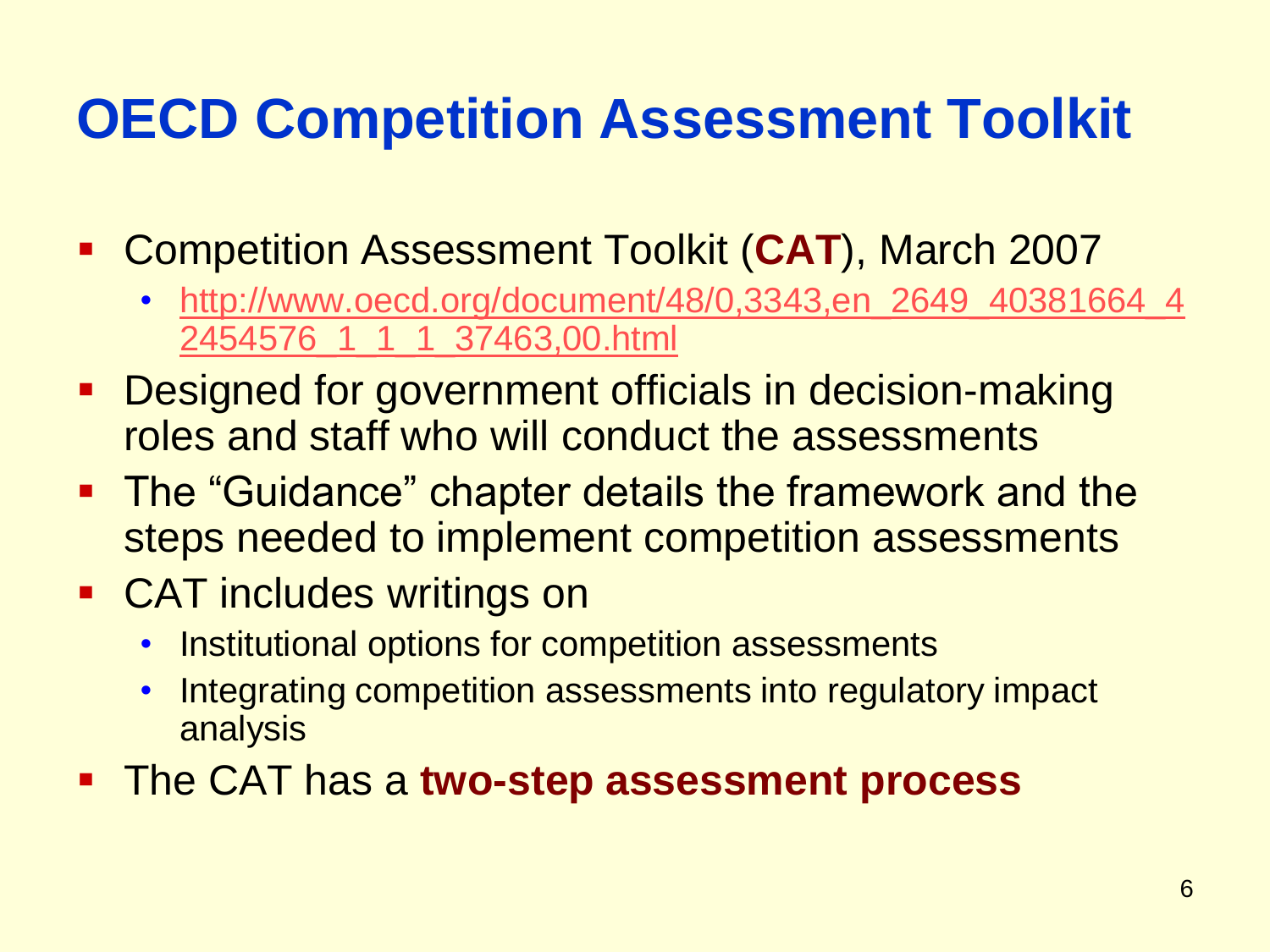## **OECD Competition Assessment Toolkit**

#### **Step One:** A competition assessment **checklist**

- Designed as an initial screen to **"qualitatively"** assess market interventions that may be relatively problematic
- Structured to be conducted in short time frame
- Framework is based on concepts from Industrial Organization theories, and competition policy and law enforcement
- **IF** potential harm to competition and innovation is identified, then a more detailed review is recommended
- **Step Two: Detailed competition assessment** 
	- Designed to fully and **"quantitatively"** evaluate those interventions that have the potential to cause significant harm
	- Restructure rules & regulations to minimize harm to competition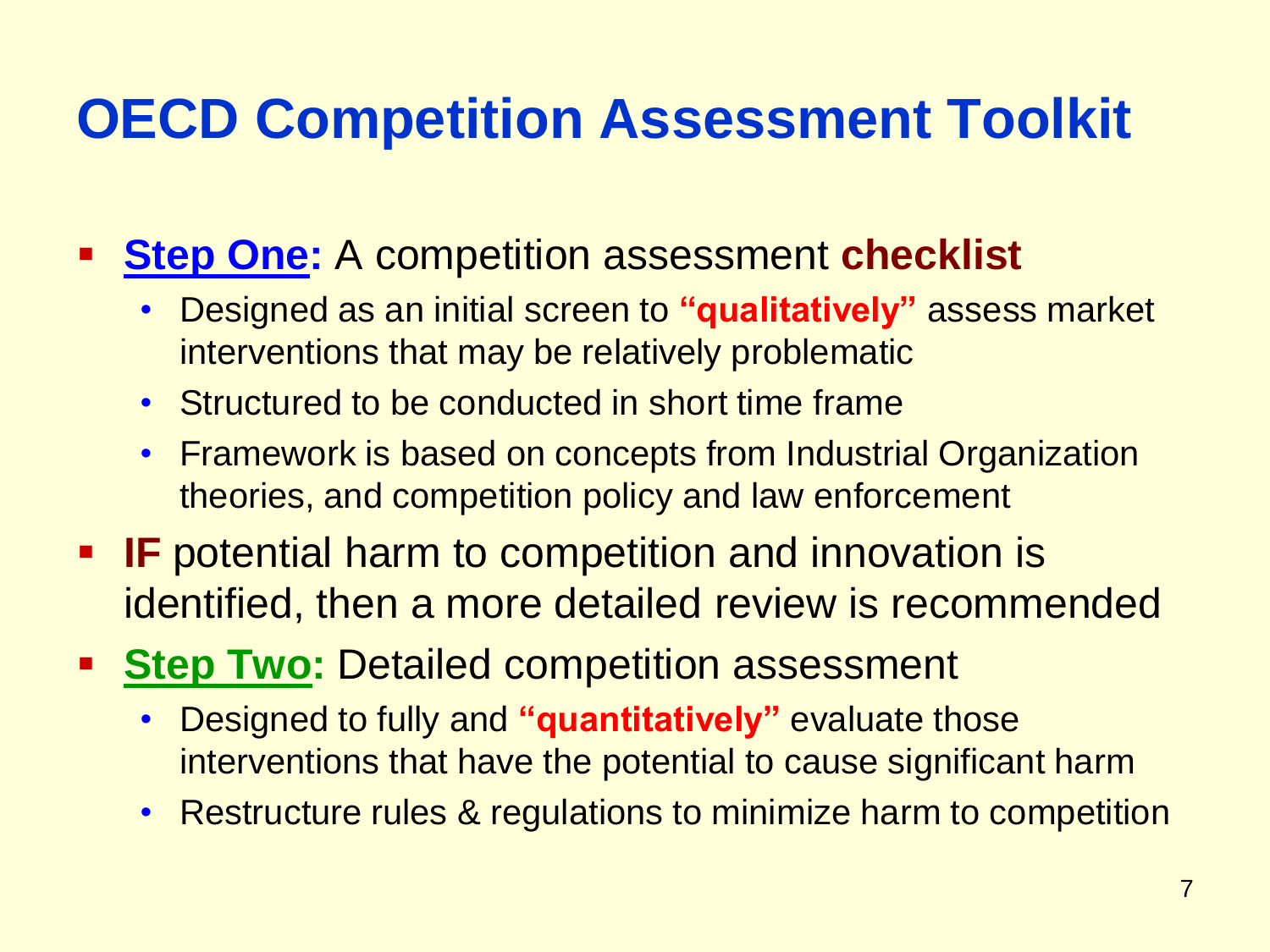## **Competition Assessment Checklist Initial Screening Based on the Checklist**

- **The checklist consists of three core questions**
- A **YES** answer to any of the three questions would signal a competition concern and warrant a detailed review of the rule or regulation under consideration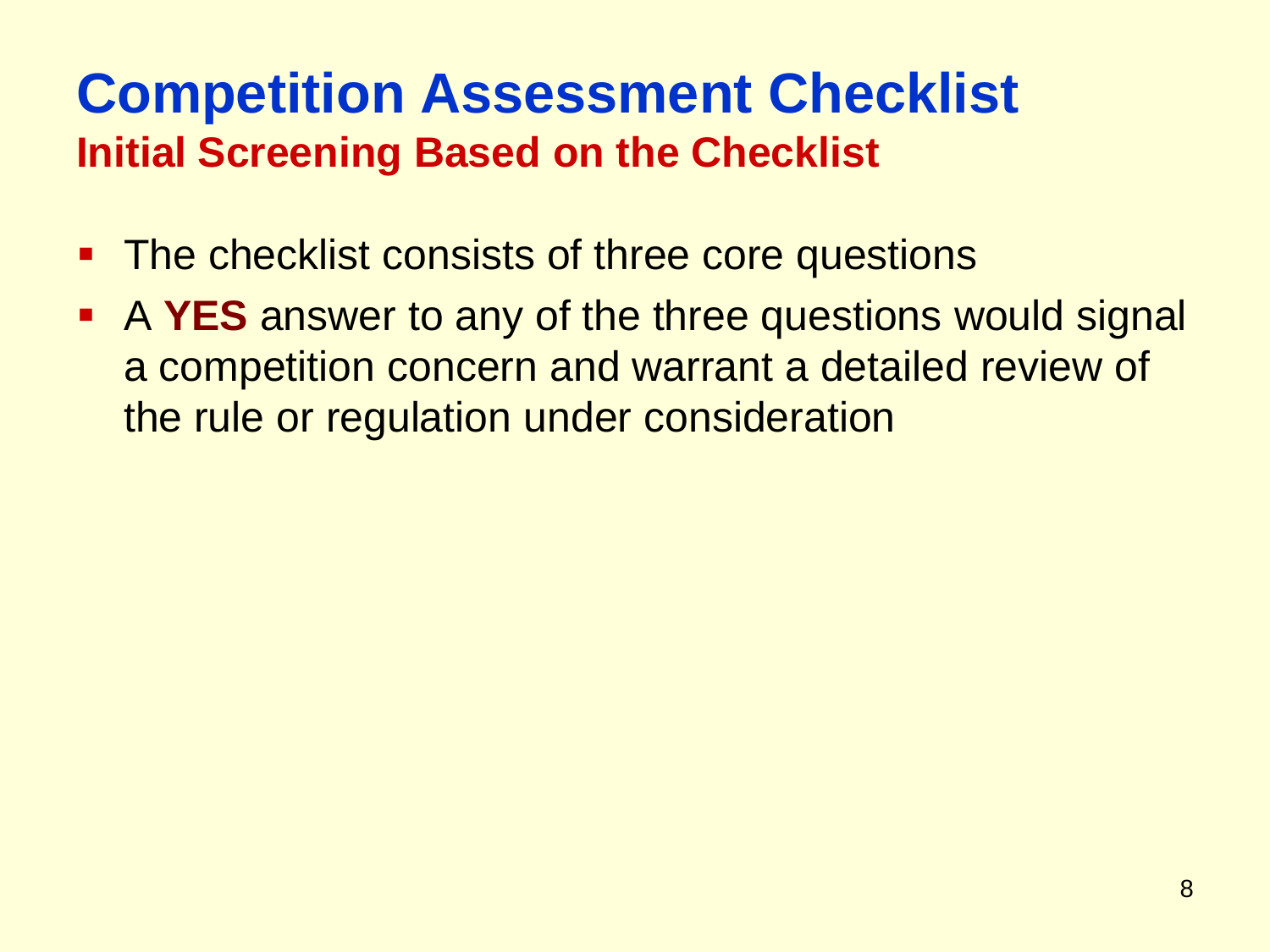## **Competition Assessment Checklist Initial Screening: Checklist Question #1**

- Does the rule or regulation **limit the number or range of suppliers?**
- **This could arise, for example, if a regulation** 
	- 1. Grants exclusive rights for a company to supply goods or services
	- 2. Establishes a license, permit or authorization process as a requirement for operation
	- 3. Limits the ability of some suppliers to provide a good or service
	- 4. Significantly raises cost of entry or exit by a supplier
	- 5. Creates a geographic barrier to the ability of companies to supply goods or services, invest capital or supply labor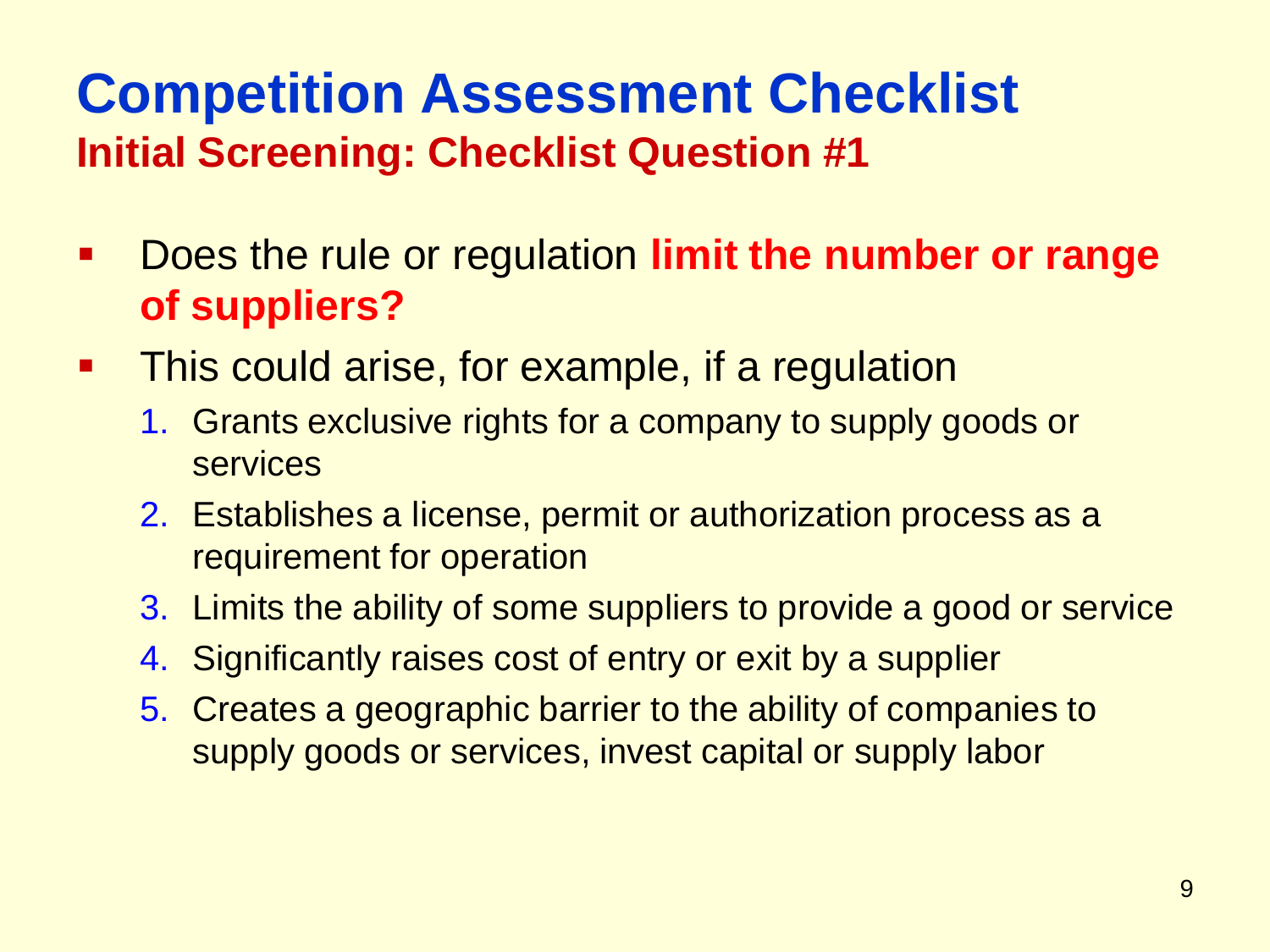#### **Competition Assessment Checklist Initial Screening: Checklist Question #2**

- **EXTE 10. Does the rule or regulation limit the ability of suppliers to compete?**
- **This could arise, for example, if a regulation** 
	- 1. Controls or substantially influences the prices for goods or services
	- 2. Limits freedom of suppliers to advertise or market their goods or services
	- 3. Sets standards for product quality that provide an advantage to some suppliers over others or that are above the level that many well-informed customers would choose
	- 4. Significantly raises costs of production for some suppliers relative to others (especially by treating incumbents differently from new entrants)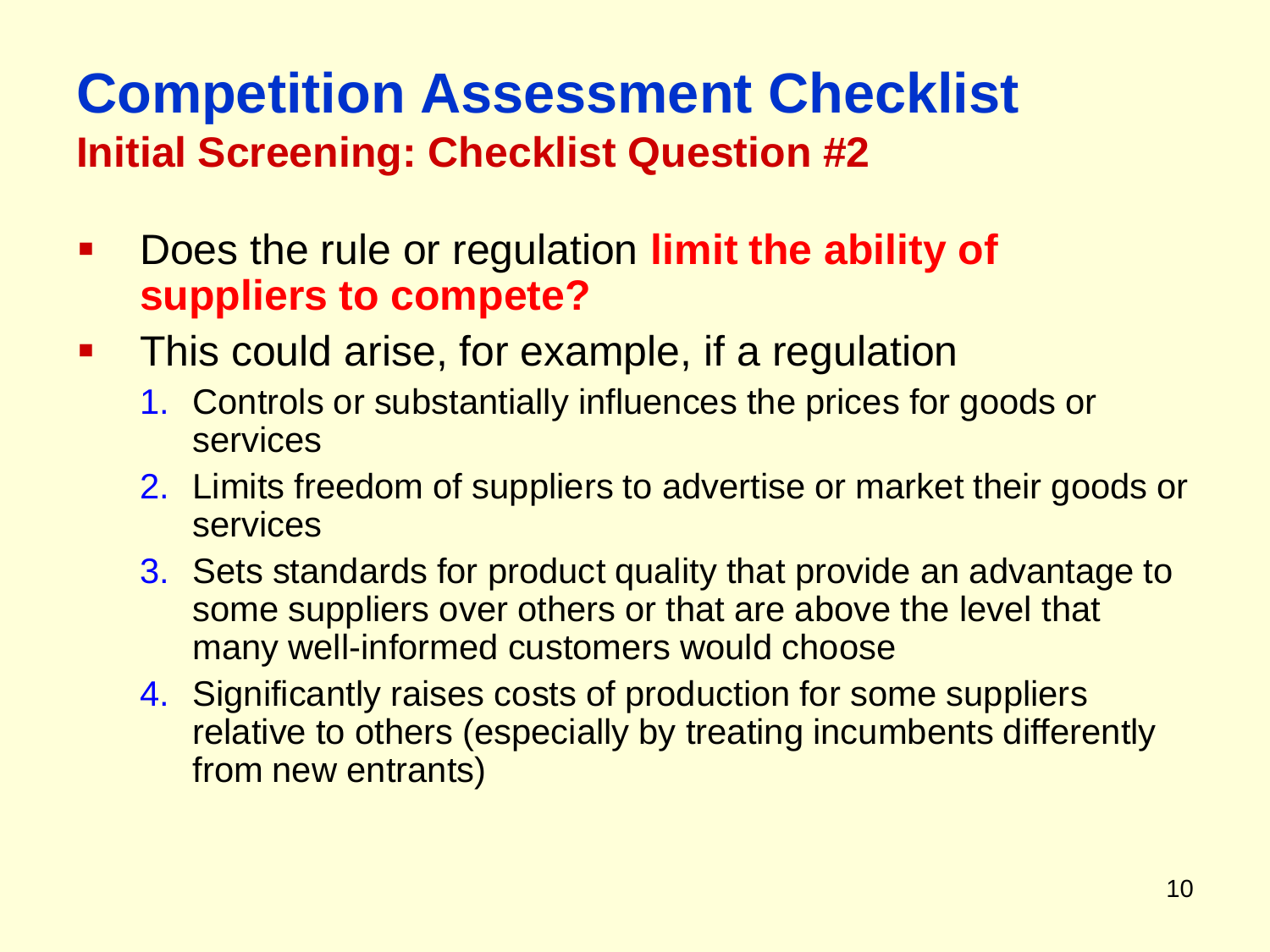## **Competition Assessment Checklist Initial Screening: Checklist Question #3**

- Does the rule or regulation **reduce the incentive of suppliers to compete?**
- **This could arise, for example, if a regulation** 
	- 1. Creates a self-regulatory or co-regulatory regime
	- 2. Requires or encourages information on supplier outputs, prices, sales or costs to be published
	- 3. Reduces mobility of customers between suppliers of goods or services by increasing the explicit or implicit costs of changing suppliers
	- 4. Exempts the activity of a particular industry or group of suppliers from the operation of general competition law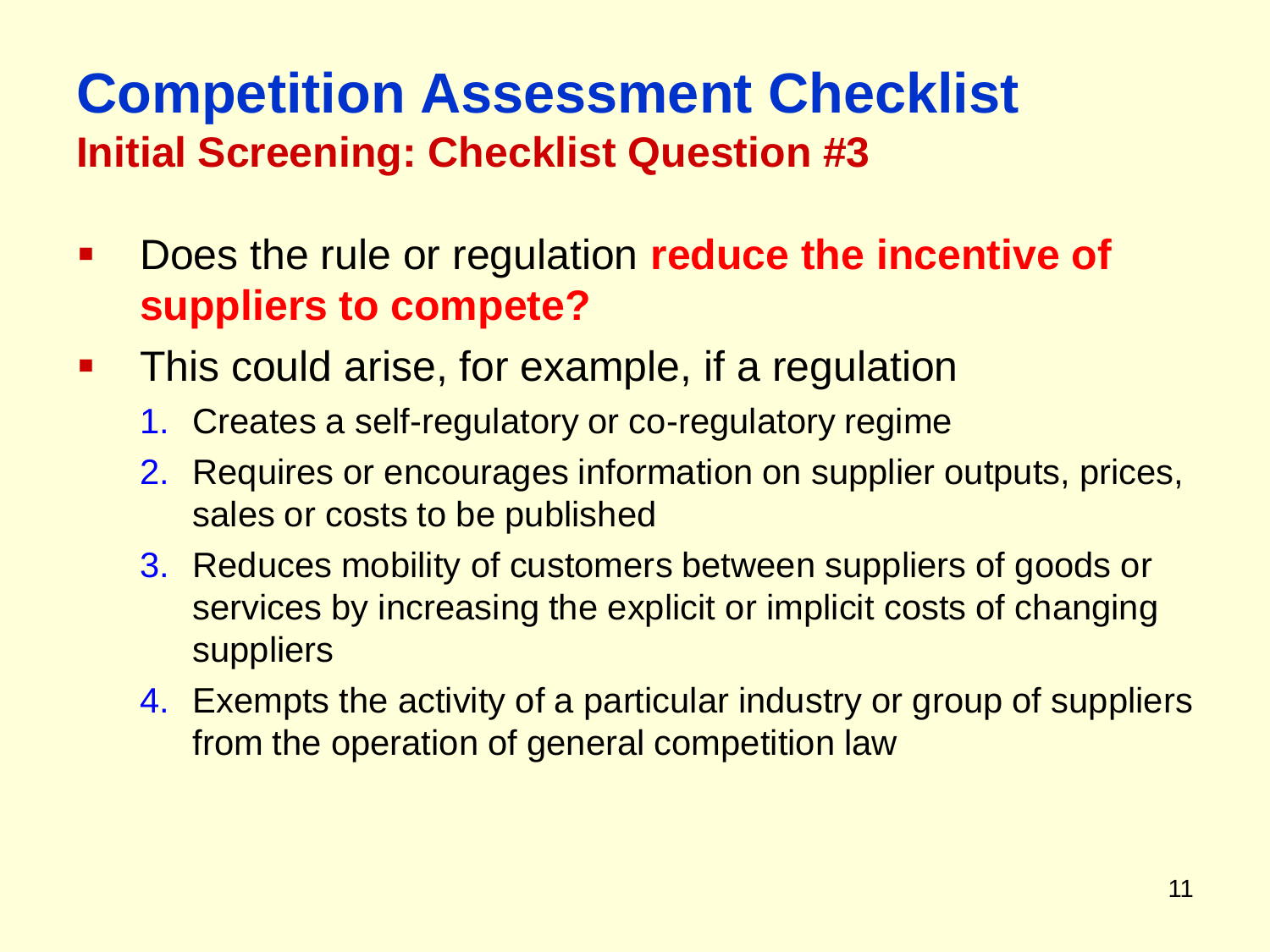## **Competition Assessments Detailed Review**

- **The detailed evaluation would focus on the specific** intervention and potential **quantification** of whether the rule or regulation might
	- Impose barriers to entry of new businesses
	- Force certain types of businesses to exit
	- Increase the prices of goods and services
	- Reduce product or process innovation
	- Significantly increase concentration in the relevant market
- Are any upstream or downstream markets affected?
	- If YES
	- Evaluate effects on the related markets
	- Initial review
	- Detailed review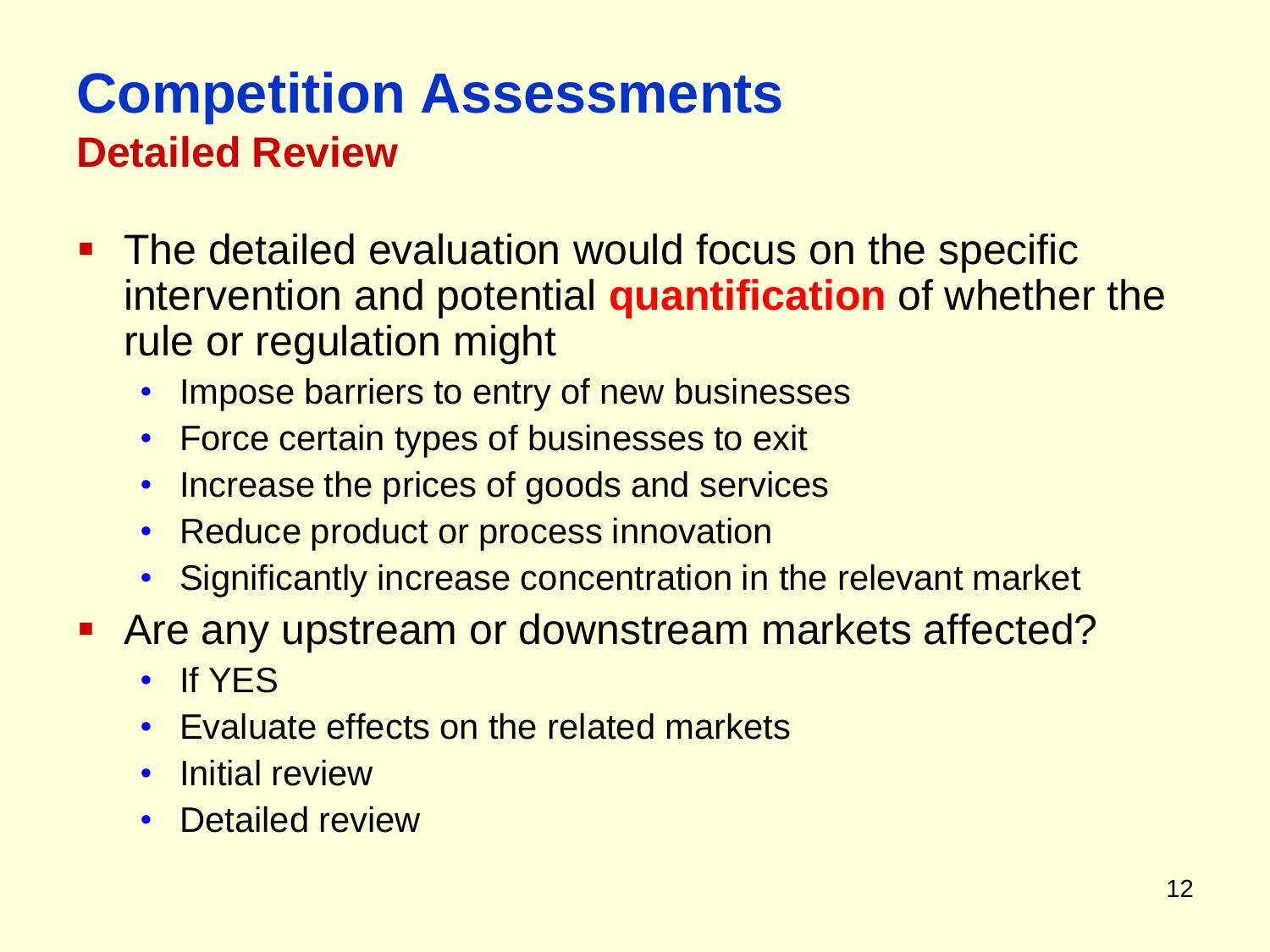- **Dental Association sets rules and regulations related to** 
	- Certification of dental colleges
	- Capacity of the dental colleges (number of students)
	- Occupational licensing policies
		- o Rigor of the examinations to practice in a State or region
		- o Statutory provisions such as waiting periods
	- Limiting the ability of dentists to advertise and compete
- **Stated objective: ensure quality e.g., safety,** consistency, reliability – of the service provided
- **Competition assessment:** 
	- Assess impact of standards on market outcomes related to competition
	- Revise to stop unnecessary restrictions on competition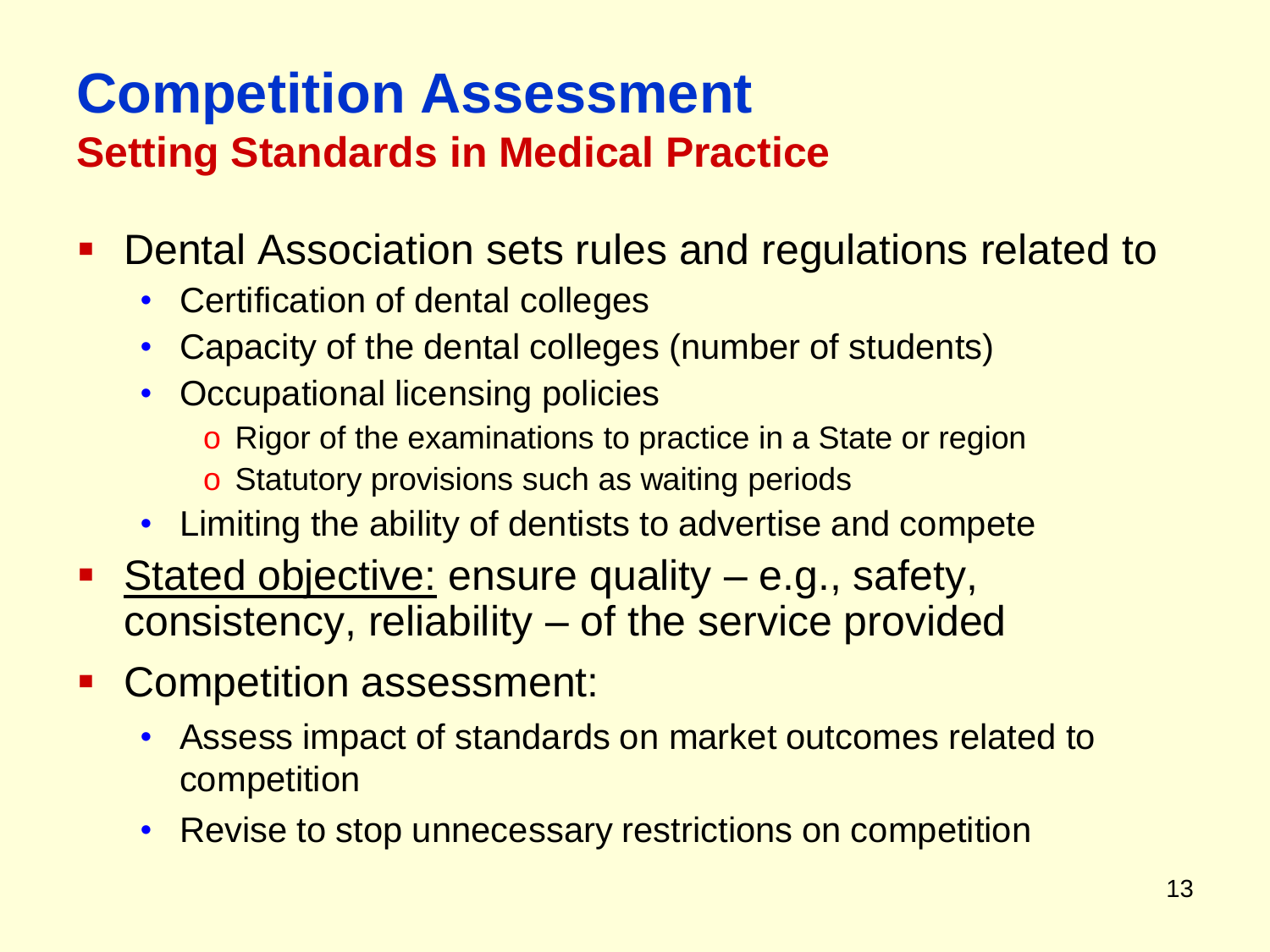- **Results from running the checklist screen?**
- We get a clear **"yes"** answer to two checklist questions
	- It does "limit the number or range of suppliers" o Due to licensing and statutory provisions
	- It does "limit the ability of suppliers to compete"
		- o Due to implicit or explicit restrictions on advertising, marketing and price competition
			- Limits to advertising reduces the **cross-price elasticity** between the competing service providers
- Checklist can be implemented in an expedited manner
- Key issues
	- How high do the standards need to be to ensure quality?
	- Are the existing standards unduly high?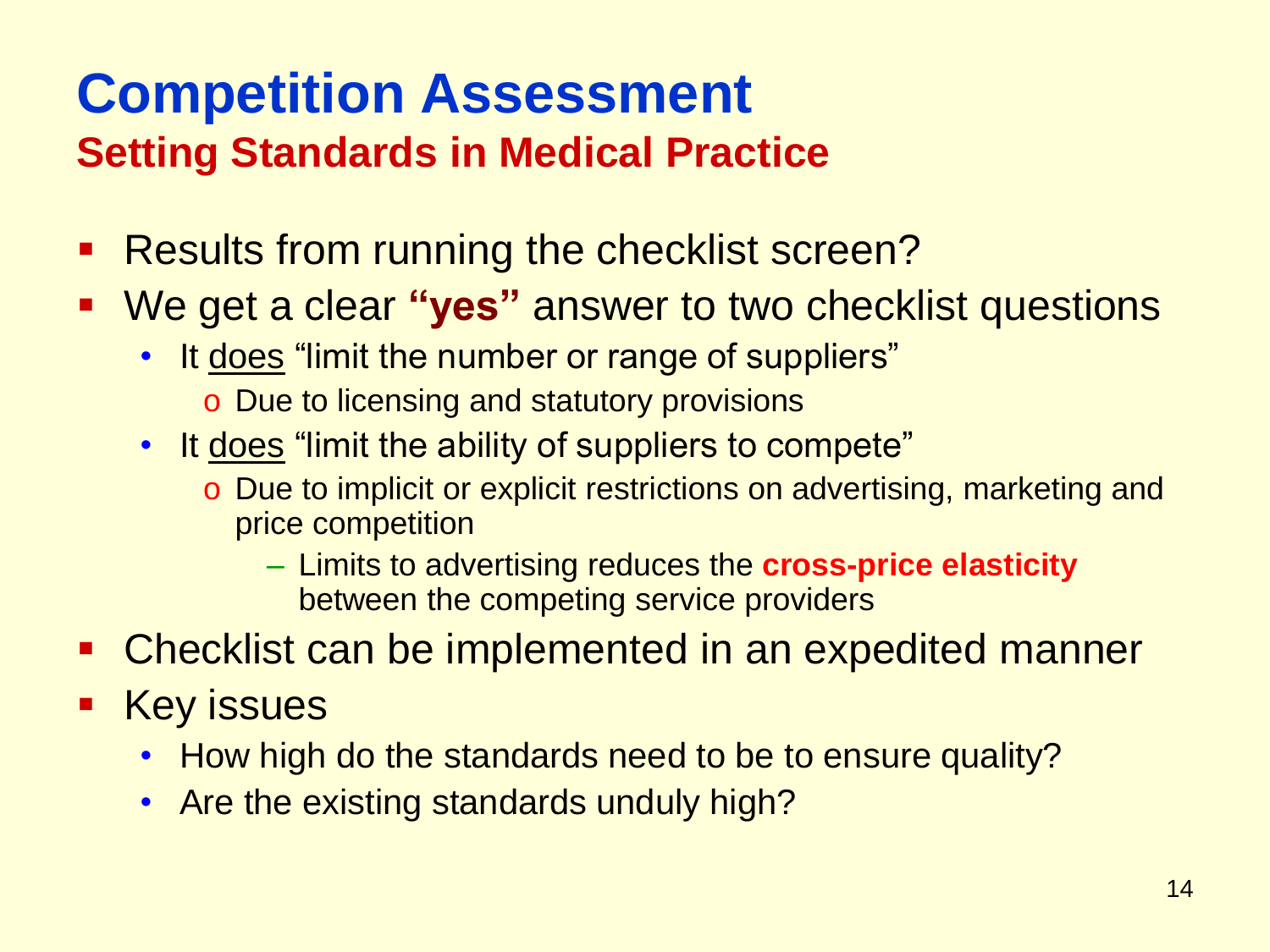- As a general comment, it might be fair to conclude
	- Implicit or explicit restrictions on advertising, marketing and price competition causes harm without clear justifiable benefits
		- o One could argue that the primary purpose of these is to diminish competition between dentists
			- The DA and its members (dentists) effectively collude
		- o Arguments like "more competition would lower dentists' incomes" are not adequate to justify erecting barriers to competition
			- Cartels use this argument to erect barriers and increase profits
		- o In many differentiated products and services markets, providers differentiate themselves based on quality and variety to compete
			- Their profits/incomes are determined by market outcomes
	- **The restrictions appear unjustified and should be eliminated**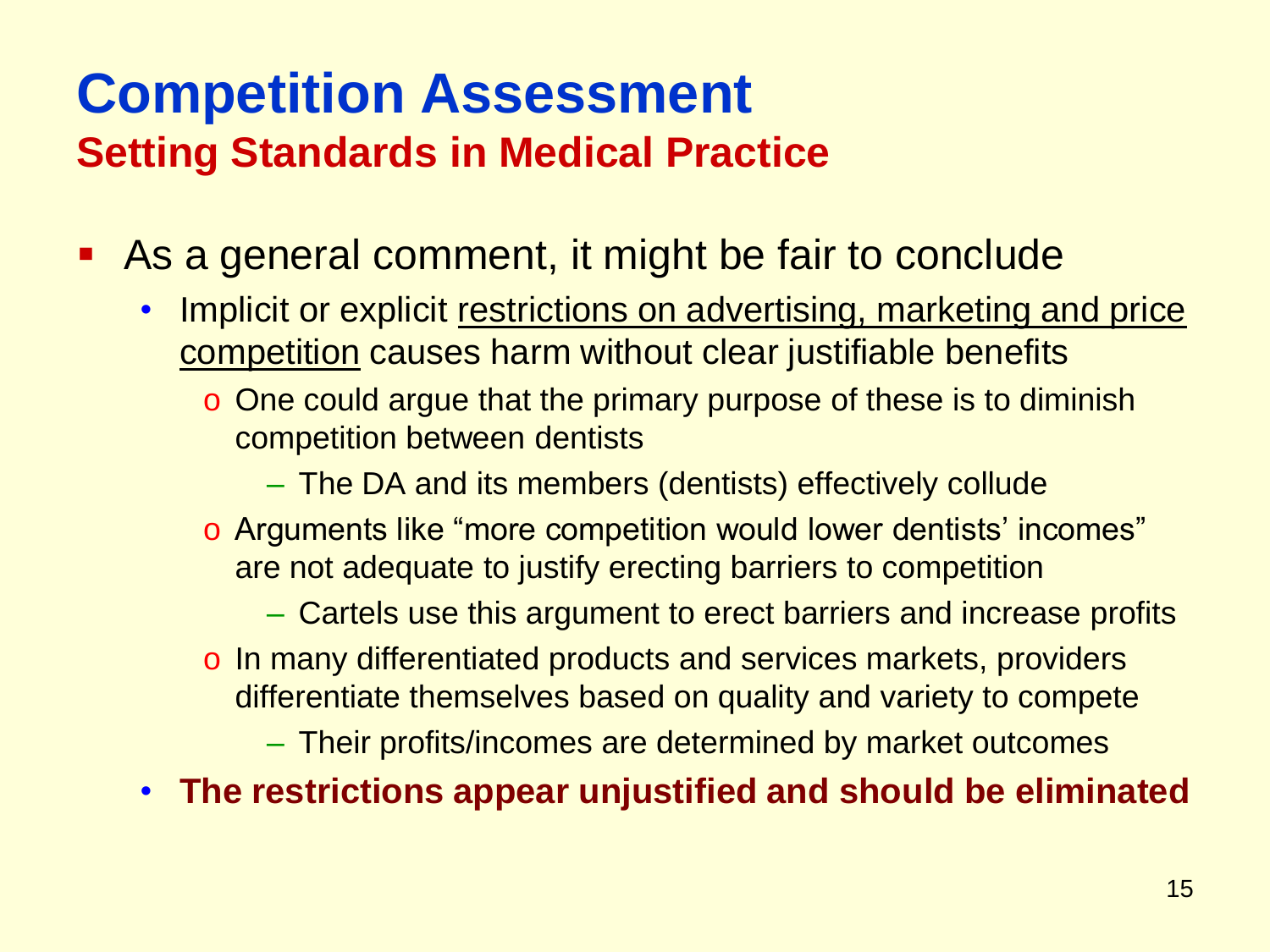- **If also seems fair to conclude that** 
	- Standards in dental colleges, certification standards and statutory requirements to practice are required to ensure quality
		- o Setting minimum necessary standards is prudent to ensure safety and quality
	- But **setting unduly high standards** can lessen competition without compensating gains in safety and quality
	- In our assessment, we need to explore what might be some quantitative indicators of whether the standards are reasonable or too high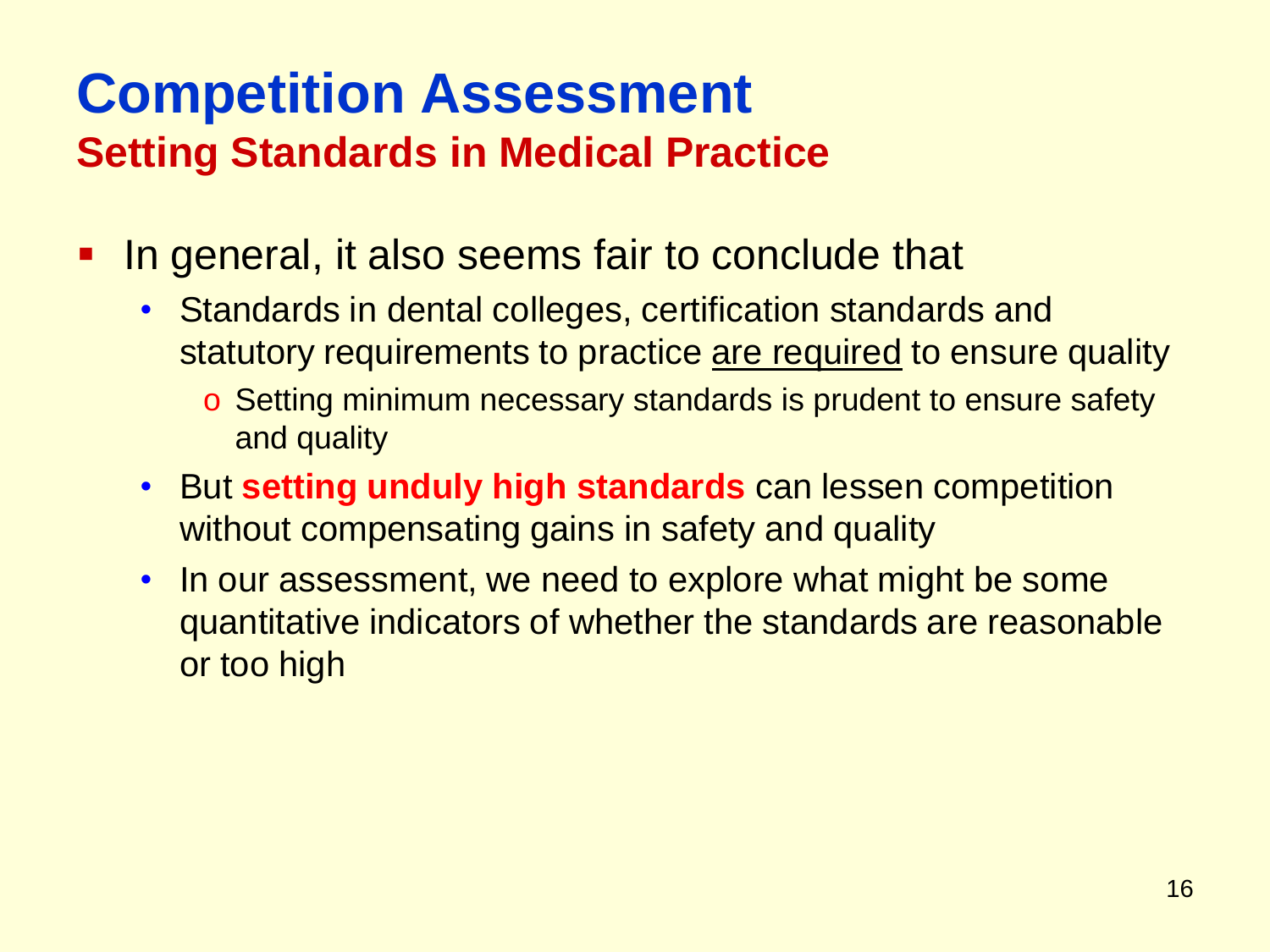# **Competition Assessment**

#### **Setting Standards in Medical Practice**

- A practical solution to **quantifying supply problems** is to examine data on the following per 100,000 population
	- 1. Number of active (practicing) dentists
	- 2. Number of dental colleges and seats in colleges
	- 3. Enrollment in dental colleges
	- 4. Dental graduates
- Data items 1-4 provide a barometer to gauge if the DA's actions are causing shortages
	- Rule of thumb: the numbers should be non-decreasing as a long-term trend
	- If they are decreasing, it may signal supply-constraints
		- o This would require careful assessment of the "standards" being set and potential need to alter the standards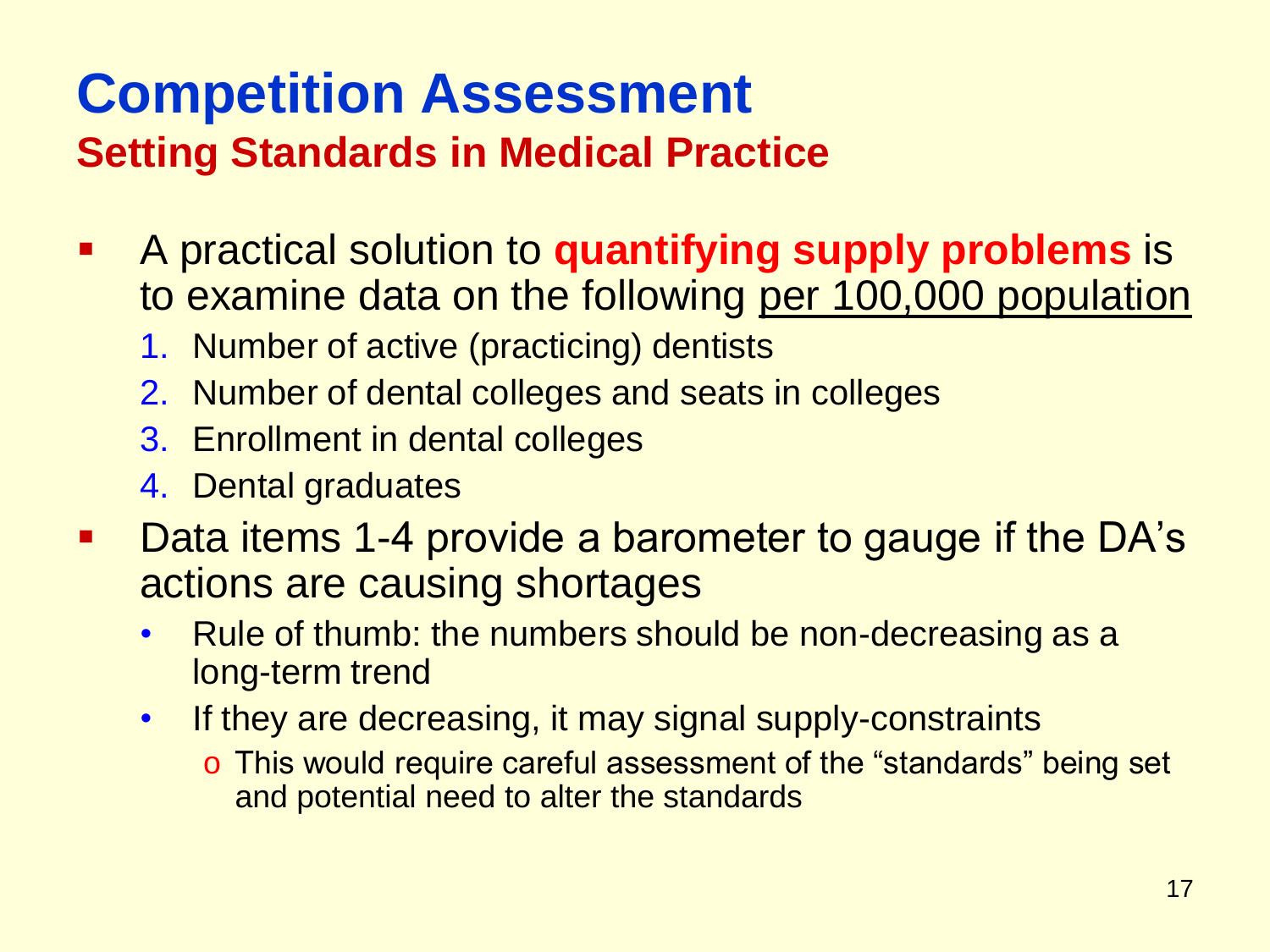# **Examples of Initiatives in Reviews of Existing Rules and Regulations**

- **United Kingdom**
- **Australia Hilmer process**
- **Sweden**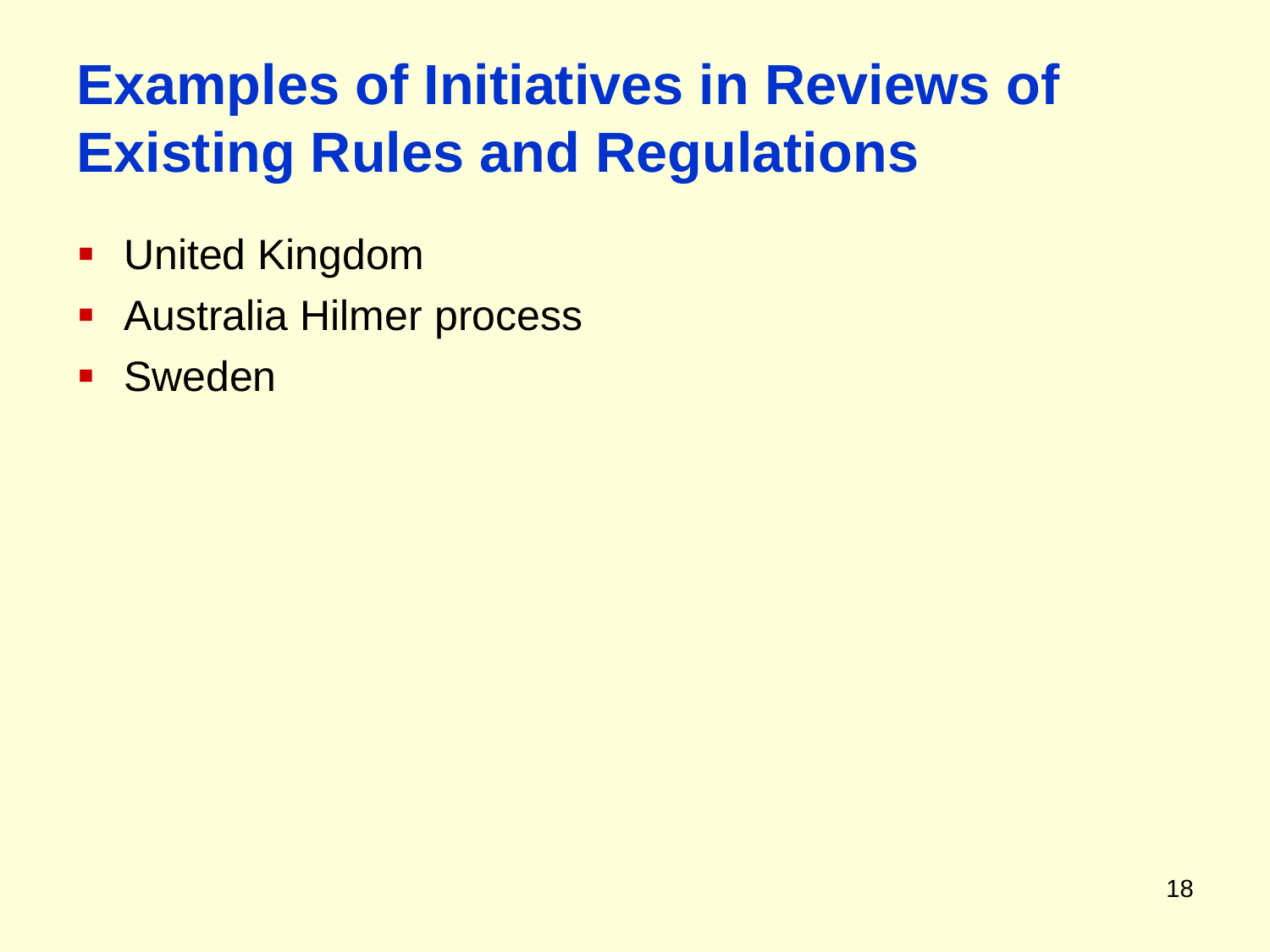### **Initiatives in Reviews United Kingdom – Broad Initiative**

- RIA overseen by unit close to center of industry oversight
- RIA includes "competition checklist"
- **If any answers are yes, then a detailed competition** assessment is required
	- Guidelines for competition assessment have been prepared by the UK competition authority Office of Fair Trading (OFT)
	- OFT has personnel available to discuss performing RIA with other parts of government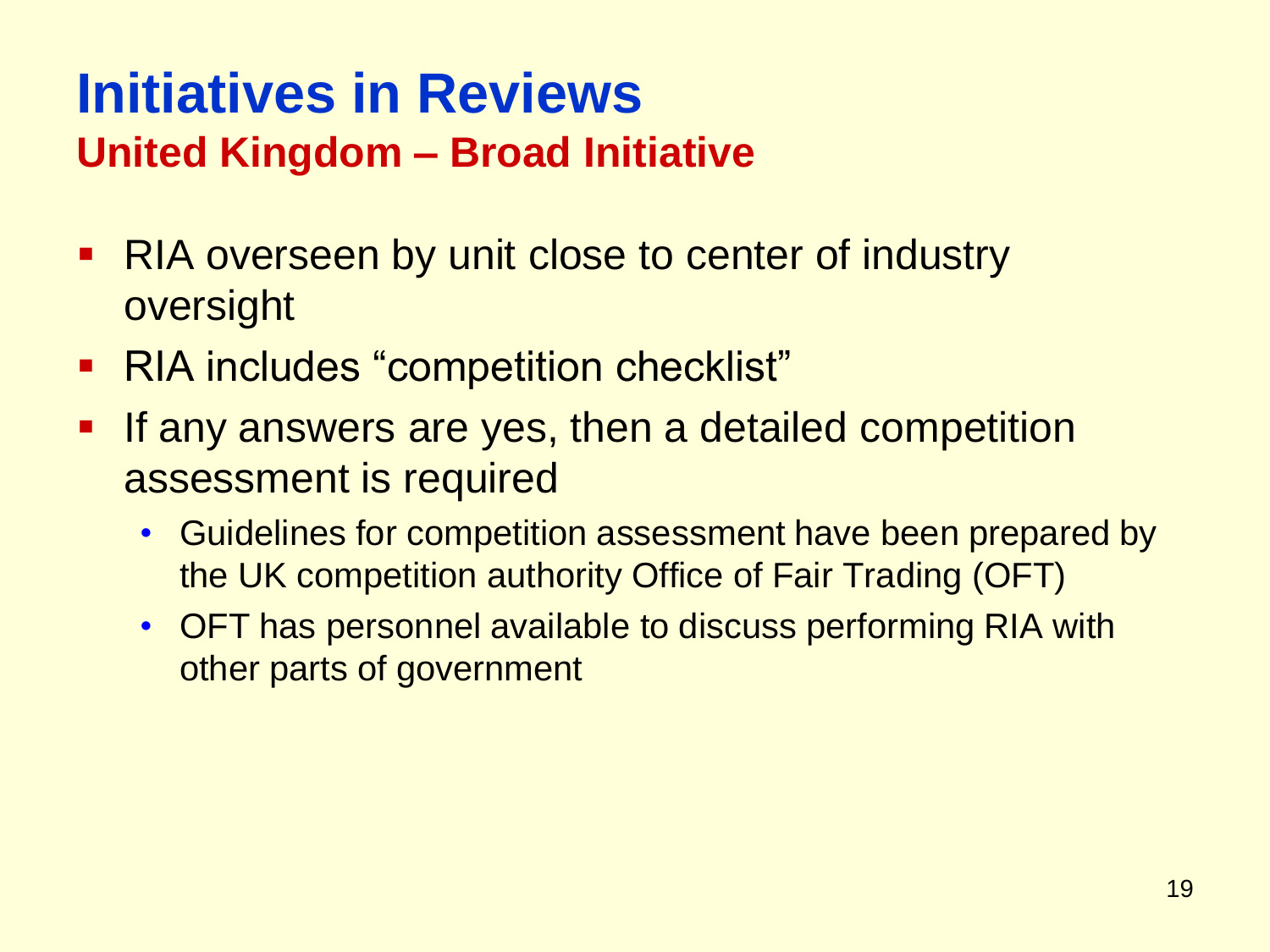**United Kingdom – Sector Example: Telecommunications**

- UK Telecom regulatory review started in January 2004, had two consultations with public, and explored
	- Extent competition and/or regulation has delivered the goals of lower prices, higher quality of service and wider choice for service providers and consumers
	- UK consumers' perspectives on those markets, including the value they place on different products and services
	- Innovation and significance of emerging technologies as a driver of new opportunities for service providers and consumers
	- Scope for effective competition at all levels in the telecommunications markets and the extent to which that competition is likely to be sustainable in the foreseeable future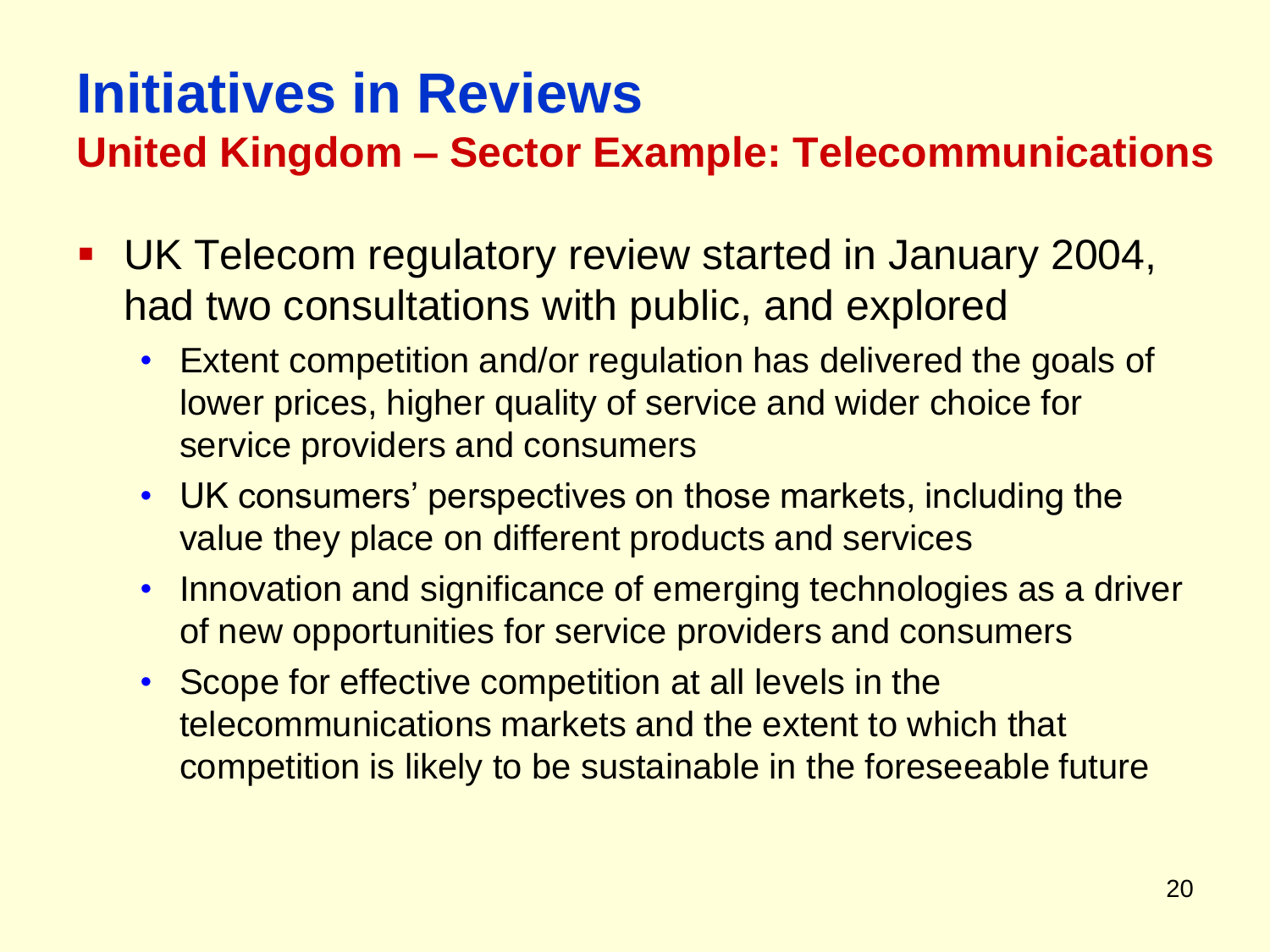**United Kingdom – Sector Example: Telecommunications**

#### **Result of review**

- Undertakings agreed with British Telecom to create a new wholesale arm with functional separation, not ownership separation
- [Strategic Review of Telecommunications](http://www.ofcom.org.uk/static/telecoms_review/index.htm)
	- o [http://www.ofcom.org.uk/static/telecoms\\_review/index.htm](http://www.ofcom.org.uk/static/telecoms_review/index.htm)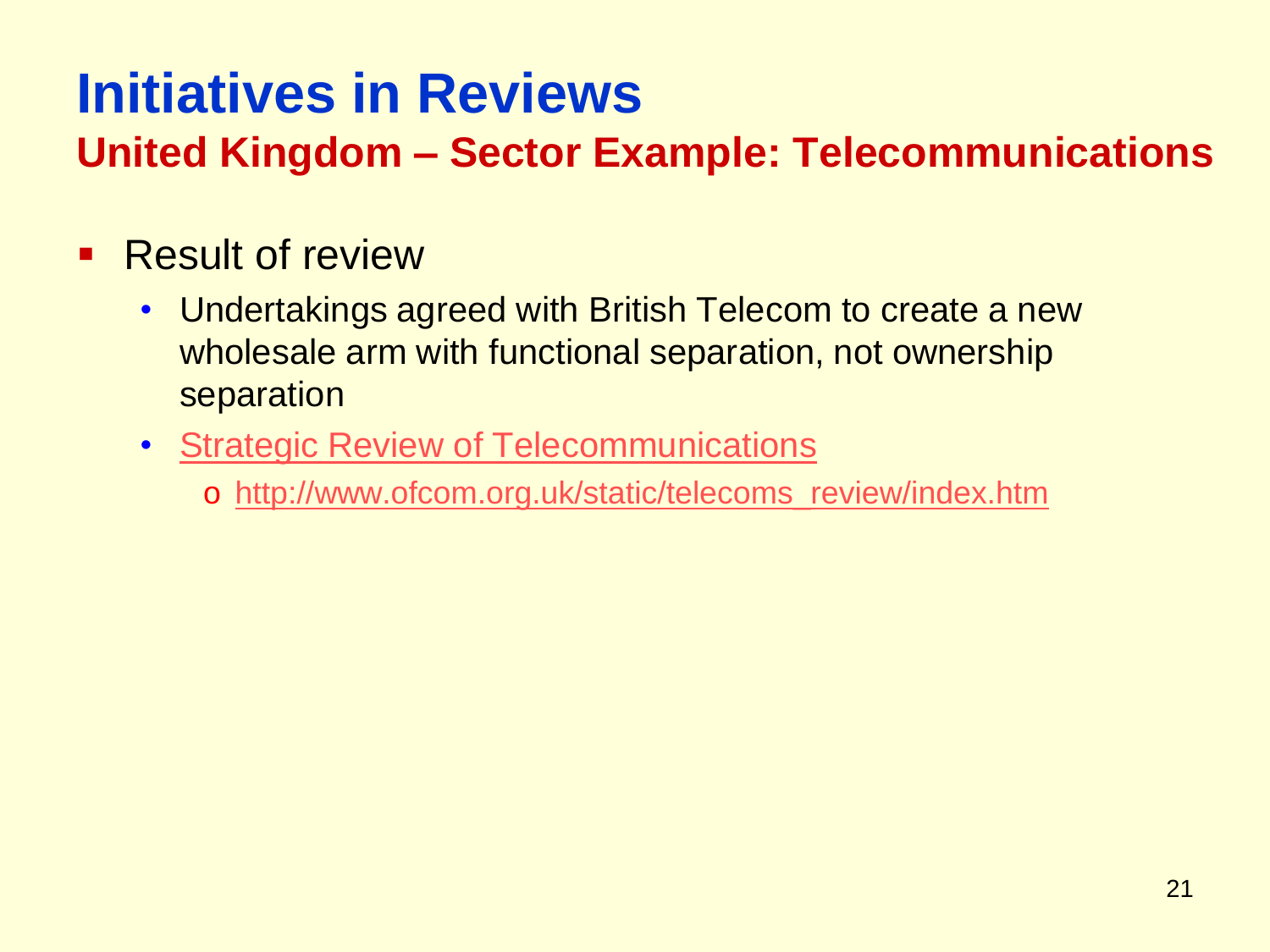## **Australia: National Competition Policy**

- [Hilmer Report](http://ncp.ncc.gov.au/docs/Hilmer-001.pdf) (1995)
	- <http://ncp.ncc.gov.au/docs/Hilmer-001.pdf>
- National Competition Policy (NCP) reform program
	- Thoroughly review existing legislation and where possible, revise to promote competition
		- o Identify those laws that have an impact on competition
		- o Over 50% of 1700 laws identified have been (or are being) reviewed
		- o Instills culture of rigorous justification for new business regulation
		- o Federal government pays states for quality of effort in revising regulations (0.1-0.2% of GDP used for incentive payments)
	- Impact
		- o Growth rate increased by 1-1.75%